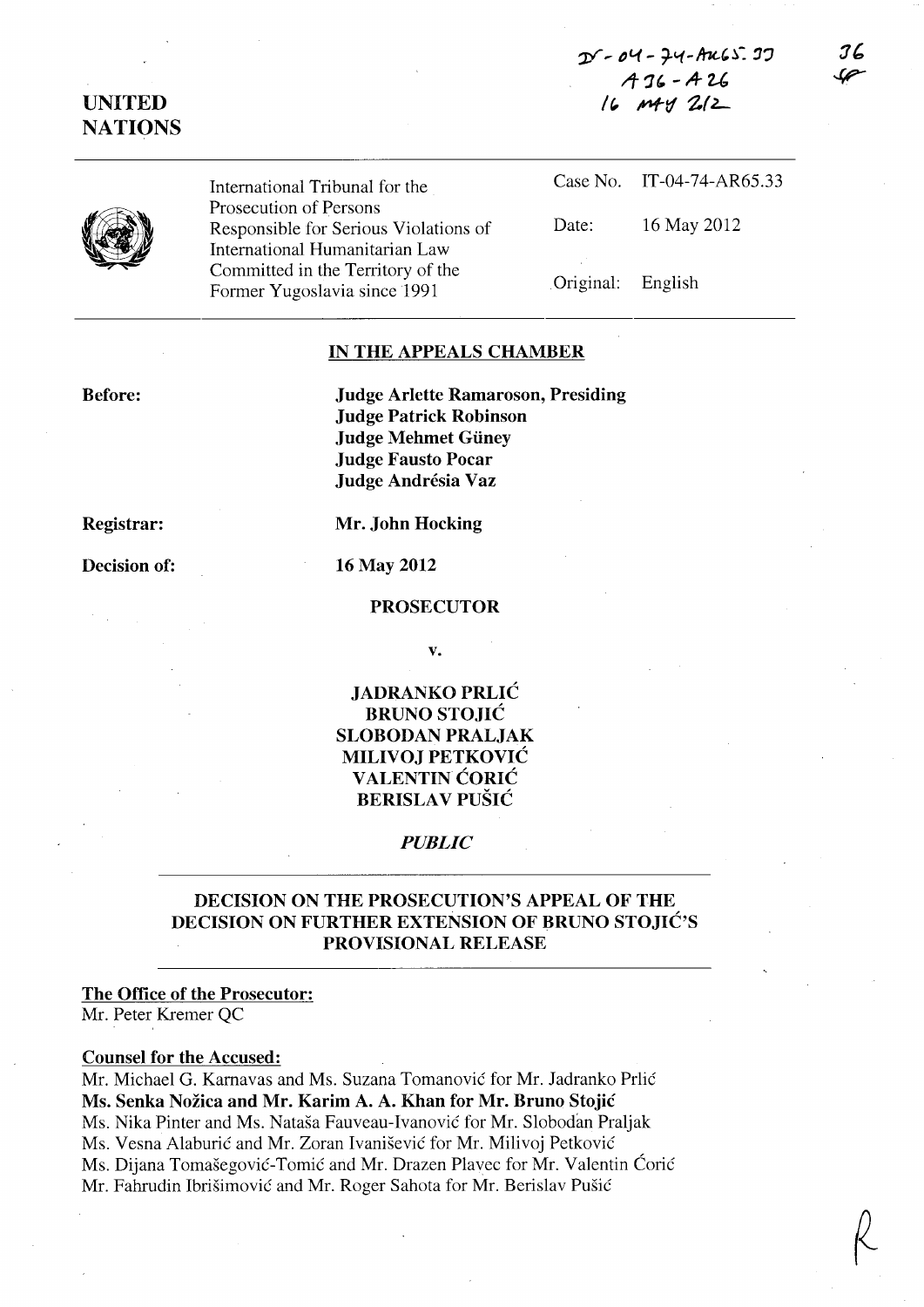1. The Appeals Chamber of the International Tribunal for the Prosecution of Persons Responsible for Serious Violations of International Humanitarian Law Committed in the Territory of the former Yugoslavia since 1991 ("Appeals Chamber" and "Tribunal", respectively) is seised of an appeal filed by the Office of the Prosecutor ("Prosecution") on 15 March 2012<sup>1</sup> against a decision issued confidentially by Trial Chamber **In** of the Tribunal ("Trial Chamber") on 8 March 2012 ("Impugned Decision"), which extends the provisional release of Bruno Stojic ("Stojić") until 21 June 2012.<sup>2</sup> Stojić responded on 19 March 2012.<sup>3</sup> The Prosecution did not file a reply.

## **I. BACKGROUND**

2. On 1 December 2011, the Trial Chamber found that the criteria of Rule 65(B) of the Rules of Procedure and Evidence of the Tribunal ("Rules") were satisfied and exercised its discretion to grant Stojić provisional release for three months.<sup>4</sup> The Trial Chamber also decided that, before the expiry of the three-month period, Stojic could apply for an extension of his provisional release and established the procedure to be followed in this respect.<sup>5</sup> On 20 December 2011, the Duty Judge dismissed an appeal lodged by the Prosecution against the Decision Granting Provisional Release.<sup>6</sup> On 8 March 2012, the Trial Chamber extended Stojić's provisional release until 21 June 2012.<sup>7</sup>

## **II. STANDARD OF REVIEW**

3. The Appeals Chamber recalls that an interlocutory appeal is not a *de novo* review of the Trial Chamber's decision.<sup>8</sup> The Appeals Chamber has previously held that a decision on provisional

5 Decision Granting Provisional Release, paras 39-40, Annex 1.

 $35$ 

<sup>&</sup>lt;sup>1</sup> Prosecution Appeal of Ordonnance relative à la demande de prolongation de la mise en liberté provisoire de l'accusé Bruno Stojic, 15 March 2012 ("Appeal").

<sup>&</sup>lt;sup>2</sup> Prosecutor v. Jadranko Prlić et al., Case No. IT-04-74-T, Order on Bruno Stojić's Motion for Extension of His Provisional Release, 8 March 2012 (confidential; public redacted version filed on the same day) (the English translations. of the French originals were filed on 15 March 2012).

 $3$  Bruno Stojić's Response to Prosecution Appeal of Ordonnance relative à la demande de prolongation de la mise en liberte provisoire de l'accuse Bruno Stojic, 19 March 2012 ("Response").

<sup>&</sup>lt;sup>4</sup> Prosecutor v. Jadranko Prlić et al., Case No. IT-04-74-T, Decision on Bruno Stojić's Motion for Provisional Release, 1 December 2011 (confidential and *ex parte* with two confidential and *ex parte* annexes) (the English translation of the French original was filed on 7 December 2011) ("Decision Granting Provisional Release"), paras 38-39, pp. 12-13.

*<sup>6</sup> Prosecutor v. ladranko Prlic' et al.,* Case No. IT-04-74-AR65.30, Decision on Prosecution Appeal of Decision on Bruno Stojić's Provisional Release, 20 December 2011, para. 22.

Impugned Decision, p. 6. Although the date until which the provisional release of Stojić has been extended was confidential, the Appeals Chamber does not find that this information warrants giving the present decision confidential status. *Cf. Prosecutor v. Vujadin Popović et al.*, Case No. IT-05-88-A, Decision on Vinko Pandurević's Urgent Motion for Provisional Release on Compassionate Grounds, 11 January 2012, para. 18; *Prosecutor v. Vujadin Popovic et al.,*  Case No. IT-05-88-A, Decision on Prosecution Motion for Reconsideration of Filing Status of the Appeals Chamber's Decision on Vinko Pandurević's Provisional Release of 11 January 2012, 17 January 2012, pp. 2-3.

<sup>8</sup> See, *e.g., Prosecutor v. ladranko Prlic et aI.,* Case No. IT-04-74-AR65.26, Decision on Prosecution Appeal of Decision on Provisional Release of Jadranko Prlic, 15 December 2011 ("Decision of 15 December 2011") para. 3 and references cited therein.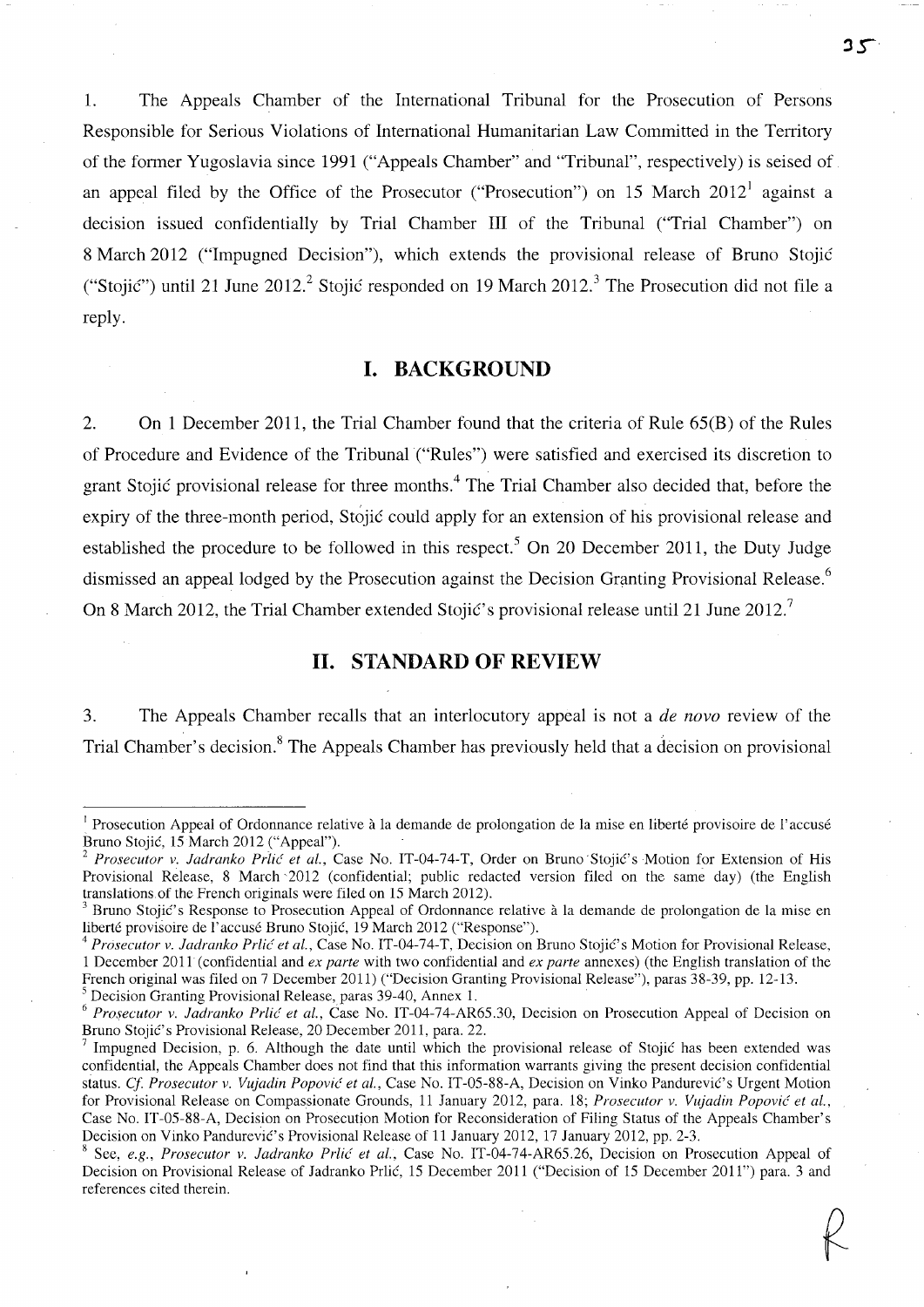release by the Trial Chamber under Rule  $65$  of the Rules is a discretionary one.<sup>9</sup> Accordingly, the relevant inquiry is not whether the Appeals Chamber agrees with that discretionary decision, but rather whether the Trial Chamber has correctly exercised its discretion in reaching that decision.<sup>10</sup>

4. **In** order to successfully challenge a discretionary decision on provisional release, a party must demonstrate that the Trial Chamber has committed a "discernible error".<sup>11</sup> The Appeals Chamber will only overturn a Trial Chamber's decision on provisional release where it is found to be: (i) based on an incorrect interpretation of governing law; (ii) based on a patently incorrect conclusion of fact; or (iii) so unfair or unreasonable as to constitute an abuse of the Trial Chamber's discretion.<sup>12</sup> The Appeals Chamber will also consider whether the Trial Chamber has given weight to extraneous or irrelevant considerations or has failed to give weight or sufficient weight to relevant considerations in reaching its decision.<sup>13</sup>

### **Ill. APPLICABLE LAW**

5. Under Rule 65(B) of the Rules, a Chamber may grant provisional release only if it is satisfied that, if released, the accused will appear for trial and will not pose a danger to any victim, witness, or other person; and after having given both the host country and the State to which the accused seeks to be released the opportunity to be heard.<sup>14</sup> Provisional release may be ordered at any stage of the trial proceedings prior to the rendering of the final judgement, and a Trial Chamber in granting such a release, may consider the existence of sufficiently compelling humanitarian grounds. 15

6. **In** deciding whether the requirements of Rule 65(B) of the Rules have been met, a Trial Chamber must consider all of those relevant factors which a reasonable Trial Chamber would have been expected to take into account before coming to a decision. It must then provide a reasoned opinion indicating its view on those relevant factors.<sup>16</sup> What these relevant factors are, as well as the weight to be accorded to them, depends upon the particular circumstances of each case.<sup>17</sup> This is because decisions on motions for provisional release are fact-intensive and cases are considered on an individual basis in light of the particular circumstances of the individual accused.<sup>18</sup> The Trial Chamber is required to assess these circumstances not only as they exist at the time when it reaches

- <sup>9</sup> See, *e.g.*, Decision of 15 December 2011, para. 3 and references cited therein.
- <sup>10</sup> See, *e.g.*, Decision of 15 December 2011, para. 3 and references cited therein.
- <sup>11</sup> See, *e.g.*, Decision of 15 December 2011, para. 4 and references cited therein.
- <sup>12</sup> See, *e.g.*, Decision of 15 December 2011, para. 4 and references cited therein.
- <sup>13</sup> See, *e.g.*, Decision of 15 December 2011, para. 4 and references cited therein.
- <sup>14</sup> See, *e.g.*, Decision of 15 December 2011, para. 5 and references cited therein.
- $15$  Rule 65(B). See also Decision of 15 December 2011, para. 5.
- <sup>16</sup> See, *e.g.*, Decision of 15 December 2011, para. 6 and references cited therein.

<sup>&</sup>lt;sup>17</sup> See, *e.g.*, Decision of 15 December 2011, para. 6 and references cited therein.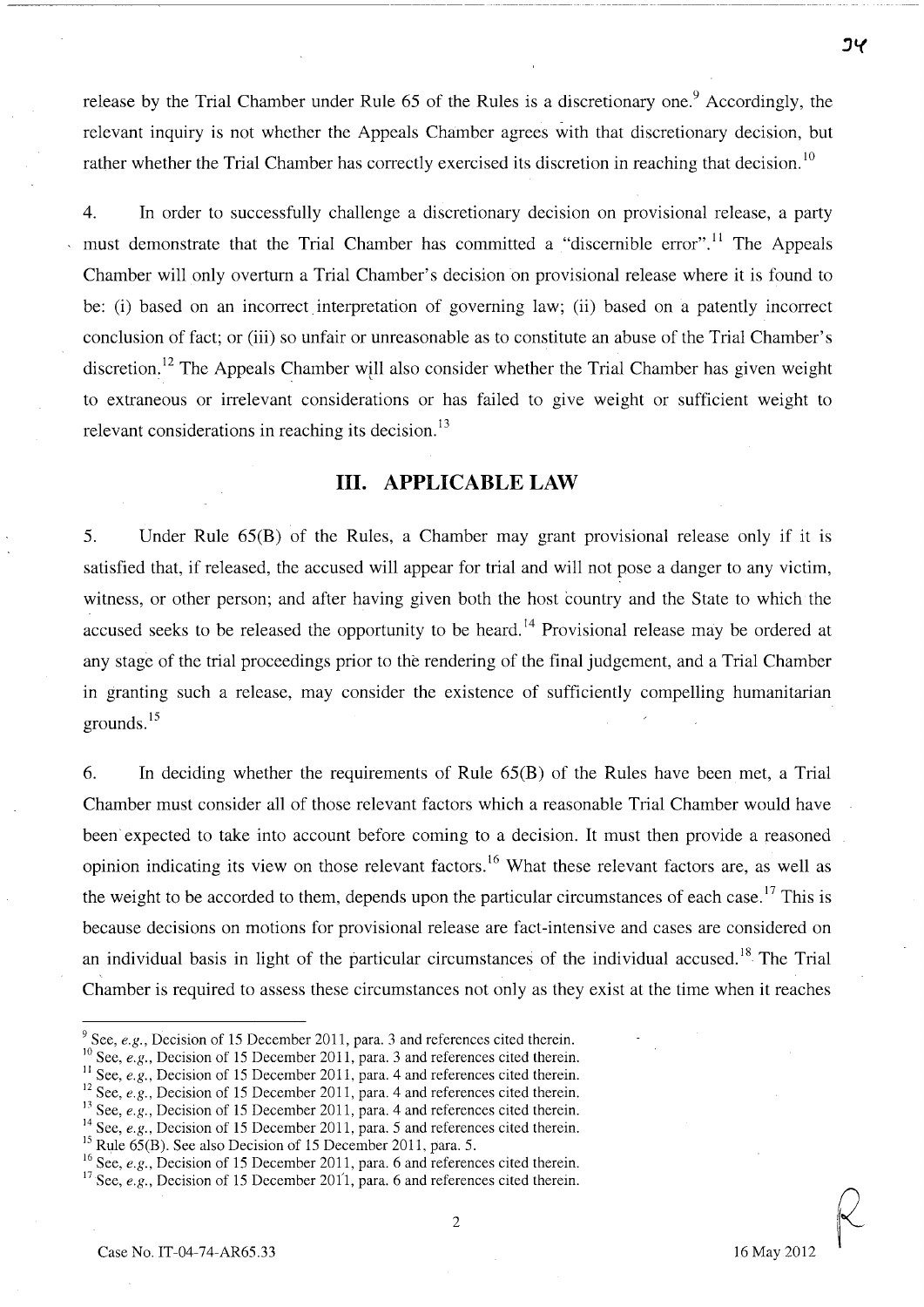its decision on provisional release but also, as much as can be foreseen, at the time the accused is expected to return to the Tribunal.<sup>19</sup>

## **IV. DISCUSSION**

#### **A. Preliminary Matter**

7. The Prosecution argues that the Trial Chamber committed an error of law in not ordering Stojic to file a public redacted version of his Original Motion because, in the Trial Chamber's view, the filing of the public redacted version of the Impugned Decision satisfied the requirement of transparency and public nature of the proceedings.<sup>20</sup> In the interests of justice, the Prosecution further requests the Appeals Chamber to order Stojic to file a public redacted version of his Original Motion.<sup>21</sup> Stojic responds that it does not object to the filing of a public redacted version of his Original Motion or to the lifting of its confidential and *ex parte* status.<sup>22</sup> The Appeals Chamber finds that the Prosecution, in this case, has not demonstrated that the Trial Chamber's issuance of a public redacted version of its Impugned Decision was insufficient to satisfy the requirement of public proceedings. Therefore, the Appeals Chamber dismisses this argument. Nonetheless, given that Stojic does not oppose filing a public redacted version of his Original Motion, the Appeals Chamber invites him to do so.

#### **B. Analysis**

8. The Prosecution submits that the Impugned Decision should be reversed.<sup>23</sup> It argues that, when granting the extension of the provisional release of Stojic, the Trial Chamber committed a discernible error by failing to properly exercise its discretion by: i) ignoring "the principle of detention"; ii) failing to consider other important factors such as the gravity of the crimes charged; iii) failing to consider the impact of further provisional release on the international public's confidence in the proper administration of justice; and iv) failing to address the insufficiency of Stojić's request for provisional release.<sup>24</sup> Stojić responds that the Prosecution fails to demonstrate

<sup>&</sup>lt;sup>18</sup> See,  $e.g.$ , Decision of 15 December 2011, para. 6 and references cited therein.

<sup>&</sup>lt;sup>19</sup> See, *e.g.*, Decision of 15 December 2011, para. 6 and references cited therein.

<sup>&</sup>lt;sup>20</sup> Appeal, paras 2, 15-16, referring to *The Prosecutor v. Jadranko Prlić et al.*, Case No. IT-04-74-T, Bruno Stojić's Motion for Extension of His Provisional Release, 27 February 2012 (confidential and *ex parte* with a confidential and *ex parte* annex) ("Original Motion").

<sup>&</sup>lt;sup>21</sup> Appeal, paras 2, 17.  $\frac{22}{12}$  Response, para. 29.

 $23$  Appeal, paras 1, 17.

 $24$  Appeal, paras 1, 4-17.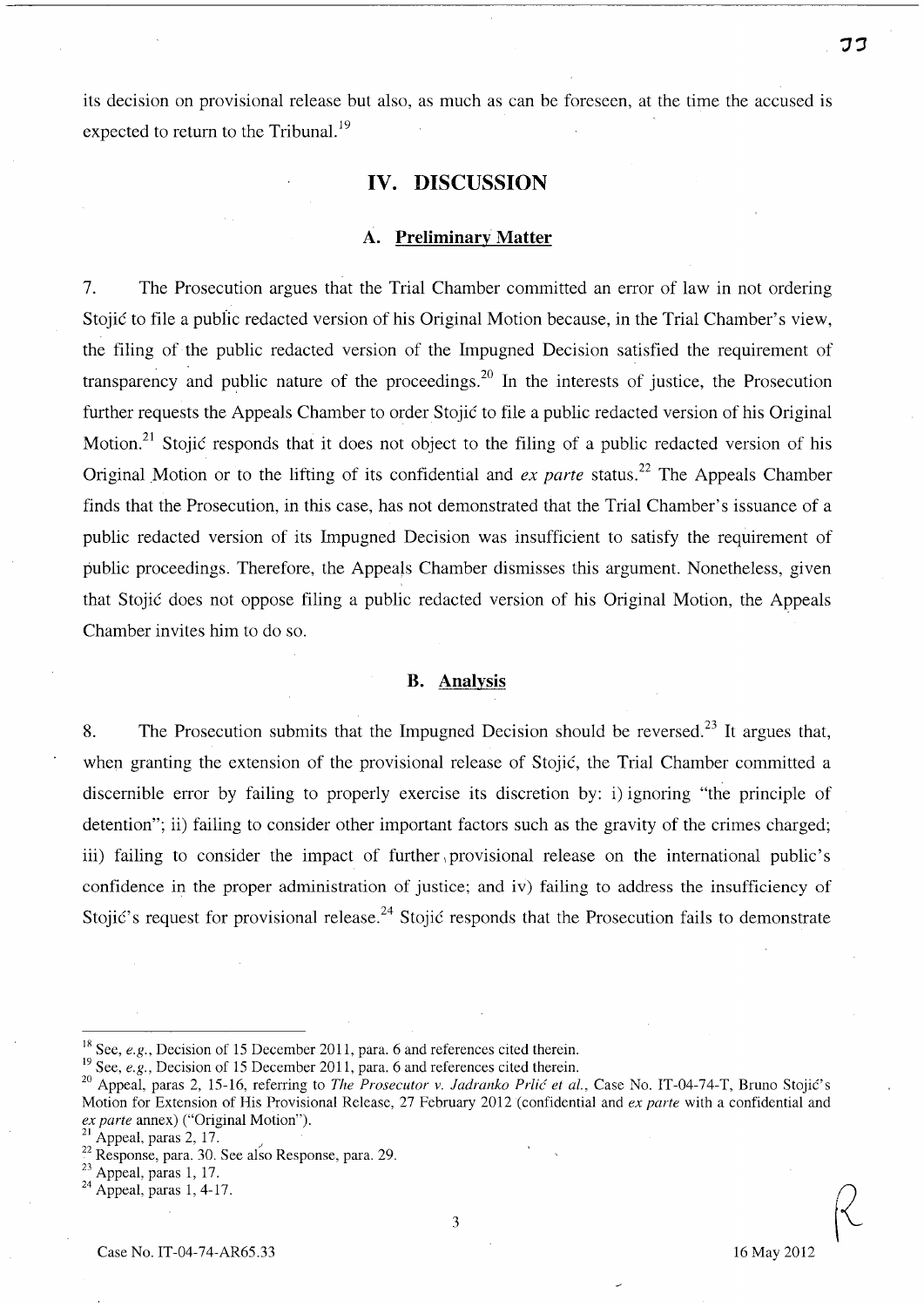that the Trial Chamber committed a discernible error in the exercise of its discretion and that, accordingly, the Appeal should be dismissed. $^{25}$ 

## 1. Alleged abuse of discretion by ignoring the "principle of detention"

9. The Prosecution submits that the Trial Chamber failed to exercise its discretion by not considering Rules 64 and 65(A) of the Rules and the Tribunal's unique jurisdiction, which favours "detention as the rule and not the exception". $^{26}$ 

10. Stojic responds that the Trial Chamber did not abuse its discretion as Rule 64 of the Rules is the general provision on detention while Rule 65(B) of the Rules constitutes the *lex specialis* and that, therefore, the latter overrides the former.<sup>27</sup> Moreover, he argues that Rule  $65(B)$  of the Rules already takes into account the Tribunal's unique jurisdiction because the stringent requirements for provisional release provided therein mirror the Tribunal's role, nature and significance.<sup>28</sup> Stojić further argues that this argument is raised for the first time on appeal.<sup>29</sup>

11. As a preliminary remark, the Appeals Chamber notes that the Prosecution did not advance this argument in its Response to Stojić's Original Motion and raised this argument for the first time on appeal.<sup>30</sup> The Appeals Chamber recalls that a trial chamber "is generally not required to deal with matters which the parties have not raised before it, unless it considers those matters to be vital to the issues it has to decide upon" and that "the appeal's process is not meant to offer the parties a remedy to their previous failings at trial."<sup>31</sup> Nonetheless, the Appeals Chamber finds that this argument merits consideration.

12. The Appeals Chamber finds that the Prosecution has failed to demonstrate that the Trial Chamber erred by ignoring the basic premise of the rule-based framework of detention, favouring detention as the rule and not the exception. In this context, the Appeals Chamber recalls that Rules 64 and 65(A) of the Rules provide that an accused, upon being transferred to the seat of the Tribunal, shall be detained and that he may not be released except upon an order of a Chamber. Rule 65(B) of the Rules sets out the cumulative requirements to be met for a trial chamber to grant

 $25$  Response, paras 1, 3, p. 12.

 $26$  Appeal, para. 4. See also Appeal, paras 1, 3, 5.

<sup>&</sup>lt;sup>27</sup> Response, para. 12.

<sup>28</sup> Response, para. 13. See also Response, para. 20.

<sup>29</sup> Response, para. 10.

<sup>&</sup>lt;sup>30</sup> See *Prosecutor v. Jadranko Prlić et al.*, Case No. IT-04-74-T, Prosecution Response to Bruno Stojić's Motion for Extension of His Provisional Release, 5 March 2012 (confidential and *ex parte*) ("Response to Stojić's Original Motion").

<sup>&</sup>lt;sup>31</sup> See, *e.g., Prosecutor v. Zdravko Tolimir et al.*, Case No. IT-04-80-AR65.1, Decision on Interlocutory Appeal Against Trial Chamber's Decisions Granting Provisional Release, 19 October 2005 ("Decision of 19 October 2005"), para. 32 and references cited therein.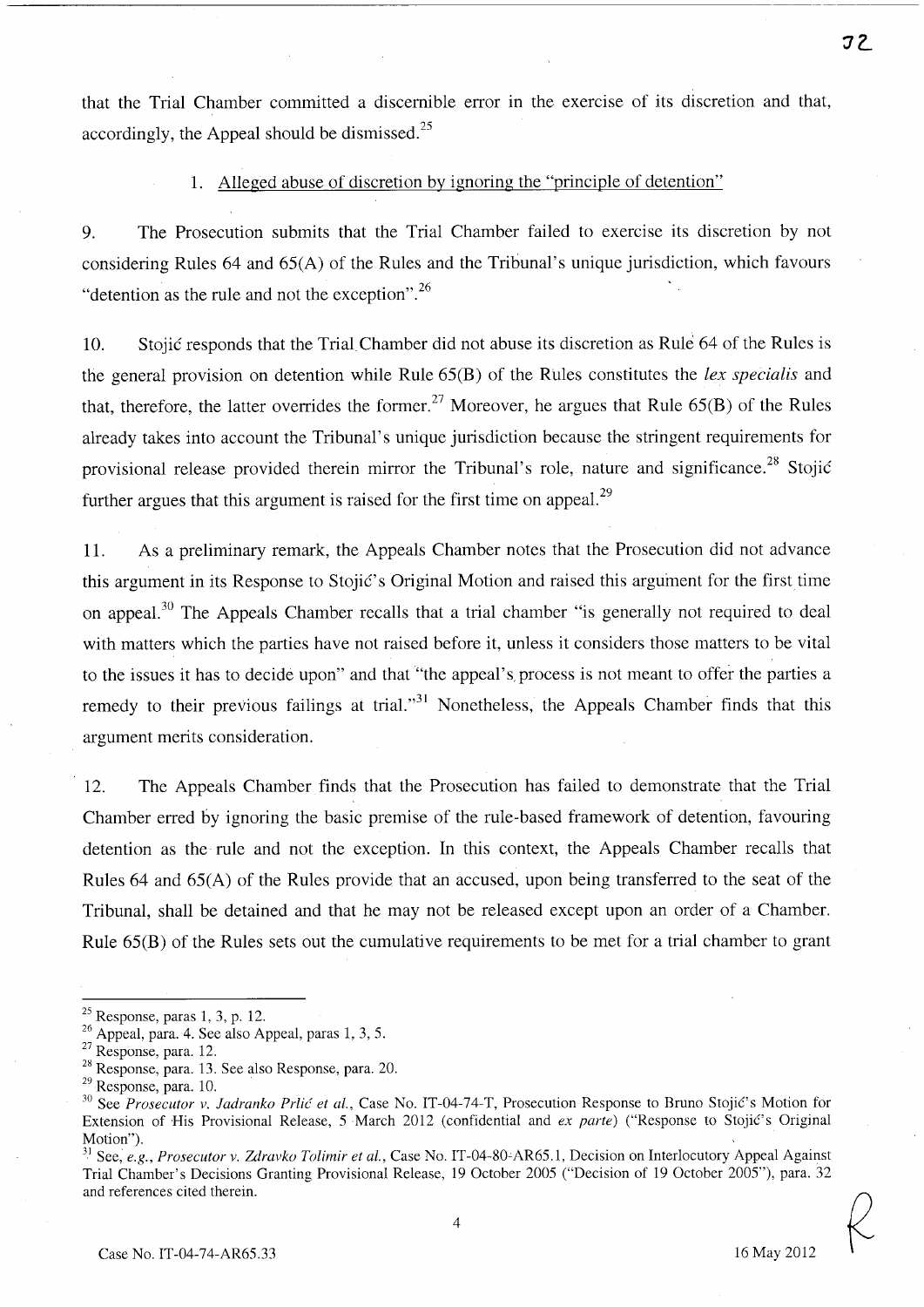provisional release.<sup>32</sup> Contrary to the Prosecution's argument, the Trial Chamber was not required to consider Rules 64 and  $65(A)$  of the Rules but needed only to determine whether the requirements of Rule 65(B) of the Rules were met. The Trial Chamber was satisfied that Stojic met the requirements of Rule  $65(B)$  of the Rules before ordering the extension of his provisional release.<sup>33</sup> Thus, the Prosecution has failed to demonstrate that the Trial Chamber abused its discretion in this regard.

# 2. Alleged abuse of discretion by failing to consider other important factors, such as the gravity and scale of the crimes charged

13. The Prosecution submits that the Trial Chamber erred in failing to consider other relevant factors such as the gravity and scale of the crimes charged, Stojic's involvement in those crimes, and the advanced stage of the proceedings.<sup>34</sup> With respect to the latter factor, the Prosecution argues that it has been acknowledged as relevant by the Appeals Chamber and should be taken into account when assessing Stojic's flight risk.<sup>35</sup> Moreover, the Prosecution submits that the Trial Chamber's focus on the presumption of innocence ignores the jurisprudence of the Tribunal that such factor is not determinative<sup>36</sup> and that the Trial Chamber erred in stating that "[i]f it is sufficient to use a more lenient measure than mandatory detention, it must be applied. $37$ 

14. Stojic responds that the gravity of the crimes charged is not disputed and that the Trial Chamber correctly rejected the Prosecution argument's that it should have assessed the evidence presented at trial in order to establish whether or not to extend his provisional release.<sup>38</sup> Stojić further responds that the Trial Chamber did not rely upon the presumption of innocence to justify Stojić's extension of provisional release, but merely to reject the Prosecution's submissions "that weight should be given to evidence which has already been assessed by the Trial Chamber".<sup>39</sup> With respect to the advanced stage of the proceedings and its impact on flight risk, Stojić argues that the Trial Chamber correctly found that he was not at flight risk and further imposed strict security measures. 40

39 Response, para. 19.

<sup>32</sup> See, *e.g., Prosecutor* v. *ladranko Prlic et al.,* Case No. 04-74-AR6S.13, Decision on Prosecution's Appeal of the Trial Chamber's 10 December 200S Decision on Prlic Provisional Release During Winter Recess, IS December 200S (confidential), para. 7. See also *supra*, para. 5. <sup>33</sup> Impugned Decision, p. 4.

 $34$  Appeal, paras 1, 3, 6-9.

<sup>&</sup>lt;sup>35</sup> Appeal, paras 8-9.

<sup>36</sup> Appeal, para. 3, referring to *Prosecutor* v. *Milan Milutinovic et al.,* Case No. IT-OS-S7-AR6S.2, Decision on Interlocutory Appeal of Denial of Provisional Release During Winter Recess, 14 December 2006, para. 12. Appeal, para. 3, citing Impugned Decision, p. 5.

<sup>38</sup> Response, paras 16, IS, 21.

<sup>40</sup> Response, para. 22.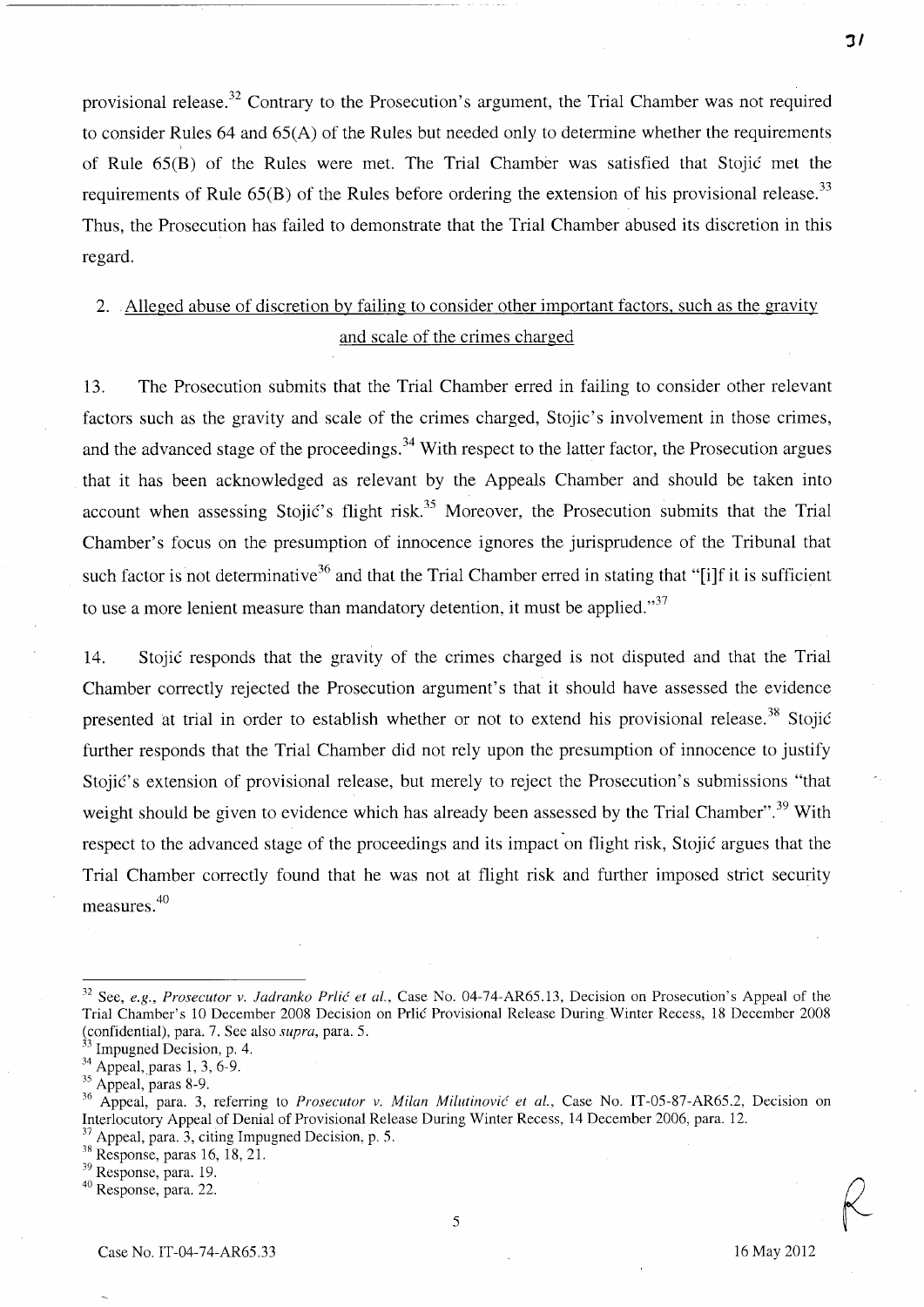15. While the Trial Chamber did not dwell upon the seriousness and the scale of the crimes charged, Stojic's role in them and the advanced stage of the proceedings, it was not required to do so.<sup>41</sup> The Trial Chamber's concern was to ensure that, if granted an extension of his provisional release, Stojic would return to the United Nations Detention Unit ("UNDU") and would not pose a danger to any victim, witness or other person. In so doing, the Trial Chamber considered that Stojic respected the conditions of his provisional.release and that the Government of the Republic of \ Croatia provided further guarantees for Stojić's extension of provisional release.<sup>42</sup> Moreover, the Trial Chamber recalled it was sensitive to the possible negative effect on victims and witnesses and, therefore, decided that the strict security measures of provisional release should apply *mutatis mutandis* to the extension of the provisional release.<sup>43</sup> On this basis, the Trial Chamber concluded that Stojic met the requirements of Rule  $65(B)$  of the Rules.<sup>44</sup> In these circumstances, the Appeals Chamber dismisses this argument.

16. The Appeals Chamber further dismisses the Prosecution's argument that the Trial Chamber's focus on the presumption of innocence ignores the jurisprudence of the Tribunal that such factor is not determinative. While the presumption of innocence was one of the factors that the Trial Chamber considered, it did not find that this factor was a determinative one in assessing whether Stojić satisfied the requirements of Rule  $65(B)$  of the Rules.<sup>45</sup> The Appeals Chamber therefore dismisses this argument.

l7. Accordingly, the Appeals Chamber finds that the Prosecution has failed to demonstrate that the Trial Chamber abused its discretion.

3. Alleged abuse of discretion by failing to consider the impact of further provisional release on the international public's confidence in the proper administration of justice

18. The Prosecution submits that the Trial Chamber erred in failing to consider the "obvious" negative impact of Stojić's continued provisional release "on the international public's confidence in the proper administration of justice", as recognised by domestic courts.<sup>46</sup> In addition, the Prosecution argues that the Trial Chamber abused its discretion in not considering the Prosecution's

44 Impugned Decision, p. 4.

<sup>41</sup>*Prosecutor v. ladranko Prlic et al.,* Case Nos. IT-04-74-AR65.1, IT-04-74-AR65.2 & IT-04-74-AR65.3, Decision on Motions for Re-Consideration, Clarification, Request for Release and Applications for Leave to Appeal, 8 September 2004 ("Decision of 8 September 2004"), para. 31. The Appeals Chamber notes that, in the Decision Granting Provisional Release, the Trial Chamber mentioned the potential effect that the release of a person accused of serious crimes could have on the victims of those crimes. See Decision Granting Provisional Release, para. 36.

 $42$  Impugned Decision, p. 4.

<sup>43</sup> Impugned Decision, pp. 5-6.

<sup>45</sup> Impugned Decision, p. 4.

<sup>46</sup> Appeal, paras 1,3,10-12.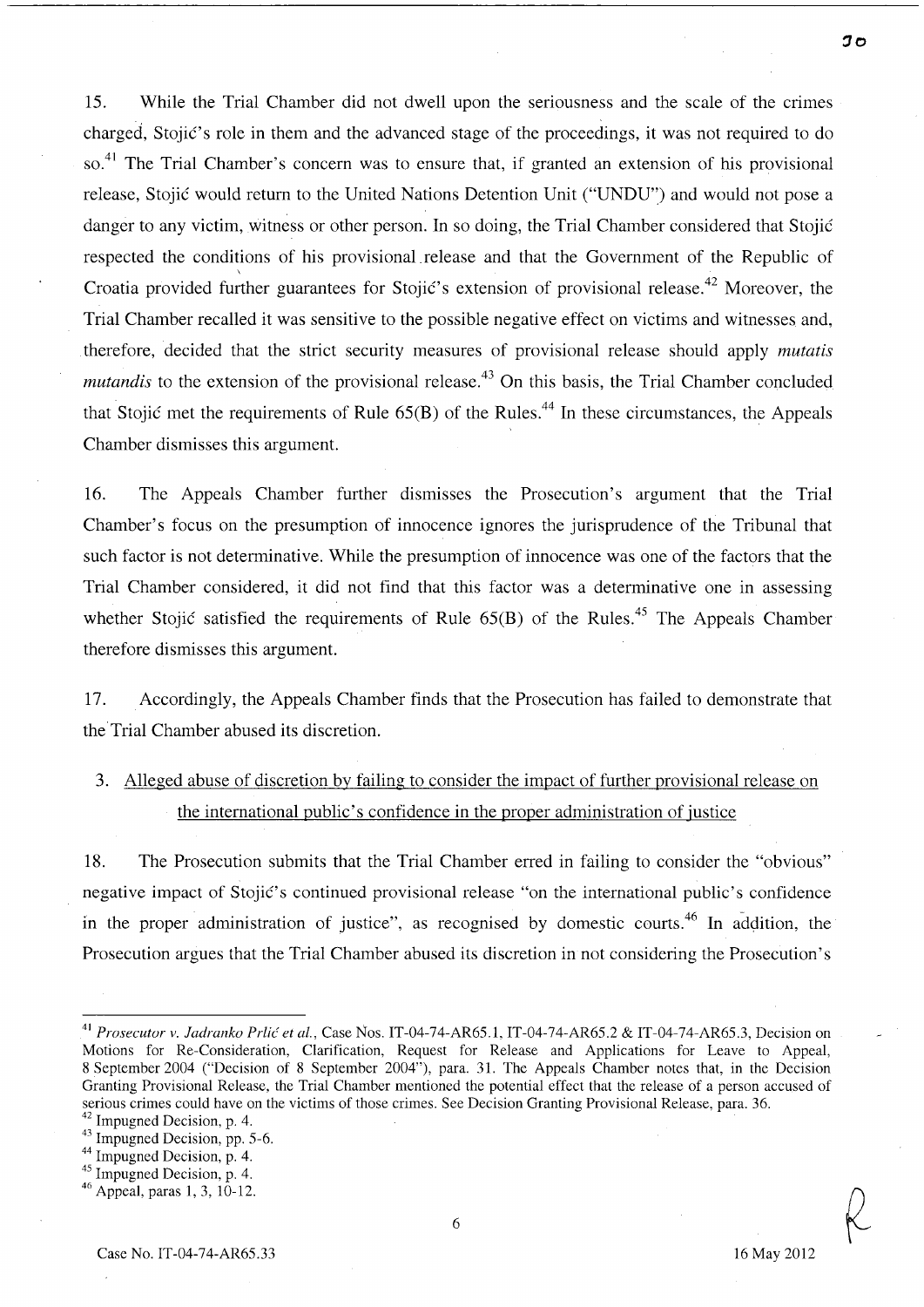argument in this regard and in limiting its discussion to the fact that "Stojic is subjected to 24-hour surveillance".<sup>47</sup>

19. Stojic responds that the Trial Chamber discussed this issue in the Impugned Decision.<sup>48</sup> He adds that by referring to only one case from the Canadian Supreme Court, the Prosecution failed to demonstrate the existence of a general principle of law deriving from domestic legal systems in this respect.<sup>49</sup> Furthermore, Stojic responds that the Prosecution fails to show that, in addition to the requirements of Rule 65(B) of the Rules, public confidence in the administration of justice is an additional requirement or a factor that a reasonable trial chamber must take into account when granting provisional release. 50

20. The Appeals Chamber notes that the Trial Chamber explicitly considered whether the extension of Stojić's provisional release would have a negative impact on the credibility of the Tribunal and the proper administration of justice.<sup>51</sup> In this regard, the Trial Chamber found that "the task of the Tribunal is to try those who have been accused of serious crimes committed in the region and to render justice to victims of these crimes through just and fair trials". <sup>52</sup> The Appeals Chamber finds that the Prosecution has failed to articulate a concrete basis tied to the circumstances of the extension of Stojić's provisional release to substantiate its argument that the extension of Stojić's provisional release would negatively impact the international public's confidence in the proper administration of justice.<sup>53</sup>**In** the view of the Appeals Chamber, it is irrelevant that some domestic jurisdictions – such as the Supreme Court of Canada – recognise such negative effects on the community as a whole when releasing individuals charged with serious crimes.<sup>54</sup> Accordingly, the Appeals Chamber finds that the Prosecution has failed to demonstrate that the Trial Chamber abused its discretion in this regard.

<sup>47</sup> Appeal, para. 13, referring to Impugned Decision, p. 5.

<sup>48</sup> Response, para. 23, referring to Impugned Decision, p. 5.

<sup>49</sup> Response, para. 24. See also Response, para. 25.

<sup>50</sup> Response, paras 25-26.

 $51$  Impugned Decision, pp. 4-5, referring to Response to Stojić's Original Motion, paras 4-5.

<sup>&</sup>lt;sup>52</sup> Impugned Decision, pp. 4-5.

<sup>&</sup>lt;sup>53</sup> See Decision of 15 December 2011, para. 11. In the view of the Appeals Chamber, the Prosecution seems to concede that it did not substantiate its argument in this respect as it stated that it "is not required to produce evidence of this impact" because it is "obvious". See Appeal, para. 11.

 $54 \text{ }Cf$ . Decision of 8 September 2004, para. 31.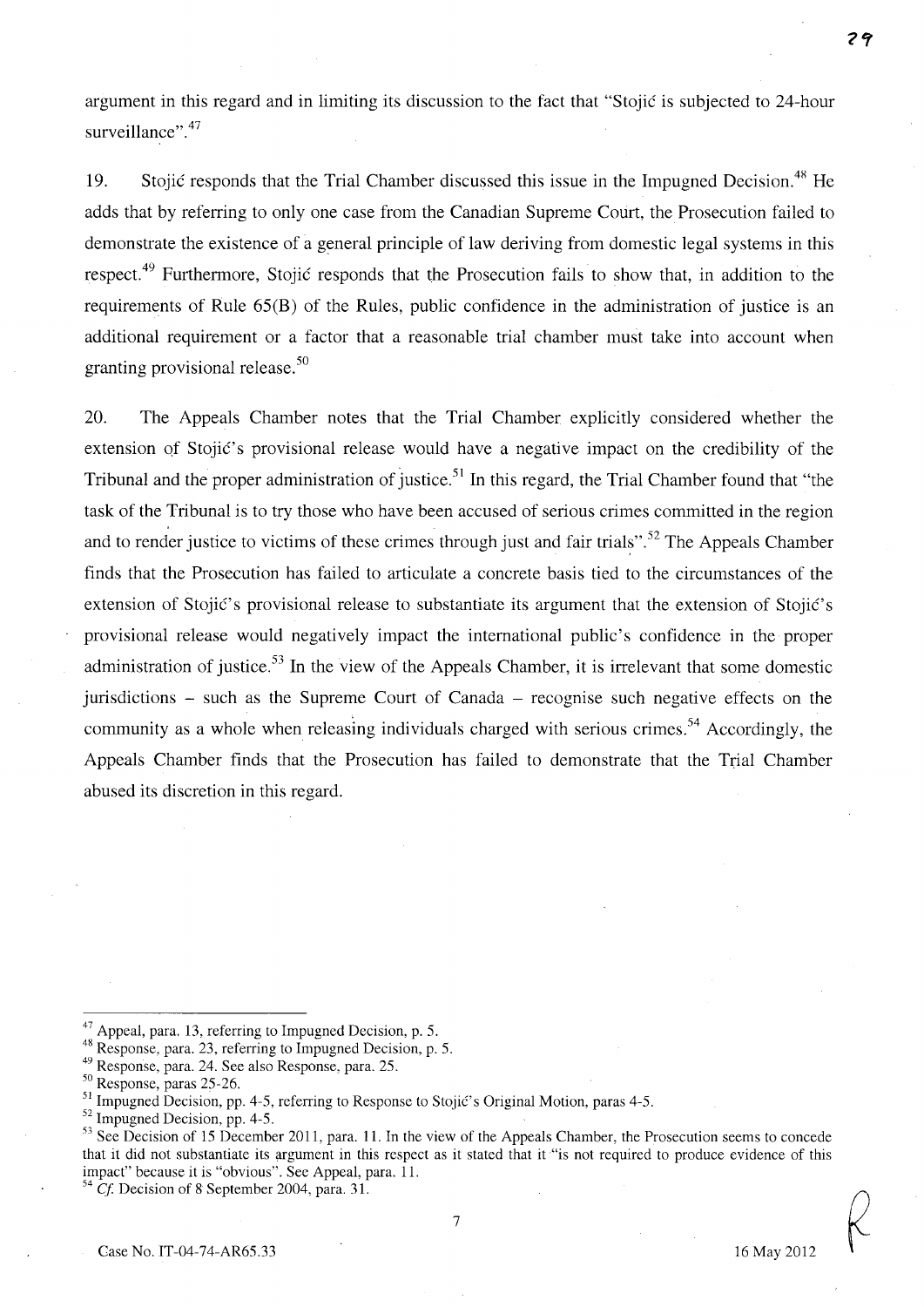# 4. Alleged abuse of discretion by failing to address the insufficiency of Stojić's request for extending his provisional release

21. The Prosecution argues that Stojić's submissions for extending his provisional release were unsubstantiated and that the Trial Chamber's failure to consider this insufficiency is an abuse of discretion. 55

22. Stojic responds that his Original Motion was adequately developed and that, in extending his provisional release, the Trial Chamber considered Stojić's arguments with respect to each requirement of Rule  $65(B)$  of the Rules.<sup>56</sup> He further argues that the Prosecution fails to show how the Impugned Decision was so unfair or unreasonable as to constitute an abuse of discretion.<sup>57</sup>

23. The Appeals Chamber notes that the Prosecution did not advance this argument in its Response to Stojić's Original Motion and raised this argument it for the first time on appeal.<sup>58</sup> The Appeals Chamber recalls its finding above that an interlocutory appeal is not meant to offer the parties a remedy to their previous failings at trial.<sup>59</sup> Therefore, the Appeals Chamber will not deal with the Prosecution's cursory argument.<sup>60</sup>

### **v. DISPOSITION**

24. For the foregoing reasons, the Appeals Chamber **DISMISSES** the Appeal and **INVITES** Stojić to file a public redacted version of his Original Motion.

Judge Güney appends a partially dissenting opinion.

Done in English and French, the English text being authoritative.

Done this 16th day of May 2012, At The Hague, The Netherlands.

Judge Arlette Ramaroson Presiding

**[Seal of the Tribunal]** 

 $28$ 

<sup>55</sup> Appeal, paras 1, 14.

<sup>56</sup> Response, para. 28.

<sup>57</sup> Response, para. 28.

 $58$  See Response to Stojić's Original Motion.

<sup>59</sup> See *supra,* para. 11.

*<sup>60</sup> Cj* Decision of 19 October 2005, para. 32.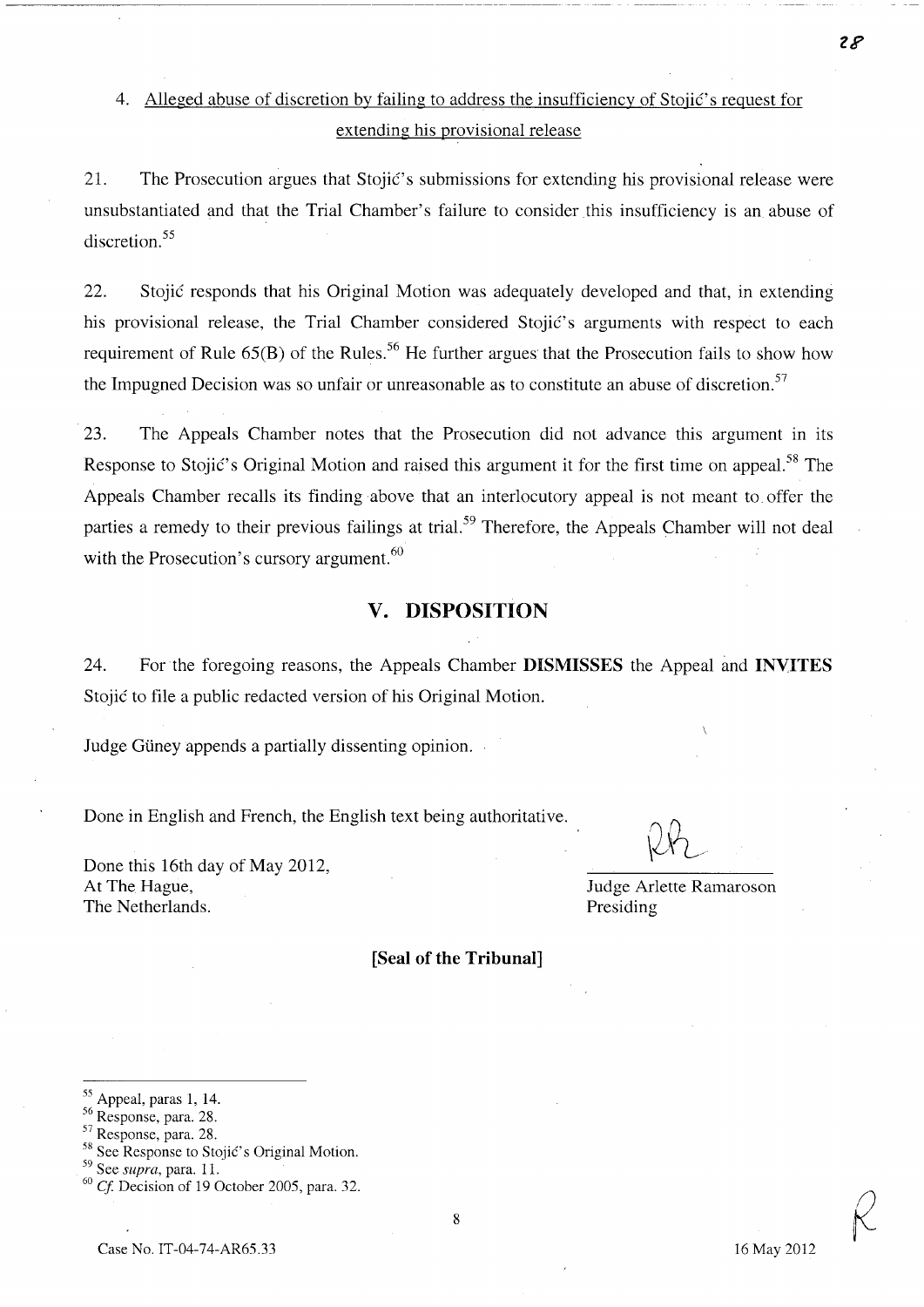# **PARTIALLY DISSENTING OPINION OF JUDGE GÜNEY**

1. In this Decision, the Majority concludes that the Prosecution failed to demonstrate the insufficiency of the public redacted nature of the Impugned Decision as satisfying the requirement of public proceedings before this Tribunal.! I respectfully disagree.

2. In the Impugned Decision, the Trial Chamber concluded that, because a public redacted version of the order was to be filed, it was not "necessary to order the *Stojie* Defence to file a red acted and public version of the Motion".<sup>2</sup> The public redacted version of the order, in the Trial Chamber's view, was sufficient "to satisfy the requirements of transparency and public nature of the proceedings".<sup>3</sup> In its Appeal, the Prosecution alleges that the Trial Chamber committed an error of law, as it was in the interest of justice that the accused be ordered to file a public version of the Motion.<sup>4</sup>

3. Although the Prosecution could have articulated its argument in greater detail, I agree that the standard regarding the public nature of proceedings was misapplied by the Trial Chamber. This amounts to an error of law. Indeed, the Appeals Chamber has repeatedly affirmed the unequivocal principle that "all submissions filed before the Tribunal shall be public unless there are exceptional reasons for keeping them confidential"<sup>5</sup>, while also instructing parties to file public redacted versions of their confidential submissions.<sup>6</sup> The Trial Chamber kept the Original Motion confidential simply because the relevant parts of it would be made public via the public redacted version of the order. I consider this reasoning flawed, since, *a fortiori,* if the content of the Original Motion was to be public, there is no reason to keep it confidential. In my view, the Trial Chamber should have ordered Stojic to file a public redacted version of the Original Motion - to which I note Stojic does not object \_7 at the request of the Prosecution or *proprio motu.* 

Appeals Decision, para. 7.

<sup>2</sup> Impugned Decision, p. 6.

<sup>&</sup>lt;sup>3</sup> Impugned Decision, p. 6.

<sup>4</sup> Appeal, para. 2.

*<sup>5</sup> Cl* Rules 69 and 78 (applicable by virtue of Rule 107) of the Rules. *Prosecutor v. Ramush Haradinaj et al.,* Case No. IT-04-84-A, Decision on Lahi Brahimaj's Application for Provisional Release, 25 May 2009, para. 5; *Prosecutor v. Milomir Stakic(,* Case No. IT-97-24-A, Decision on the Defence Motion for Extension of Time, 26 April 2004, para. 6. *See also Prosecutor v. Simeon Nchamihigo,* Case No. ICTR-2001-63-A, Decision on the Prosecution Motion on· the Filing of the Defence Notice of Appeal, 30 March 2009, p. 2; *Prosecutor v. Ferdinand Nahimana,* Case No. ICTR-99- 52-A, Order to Appellant Hassan Ngeze to File Public Versions of His Notice of Appeal and Appellant's Brief, . 30 August 2007 *("Nahimana et al.* Order of 30 August 2007"), p. 2.

*<sup>6</sup> Nahimana et al.* Order of 30 August 2007, p. 2.

<sup>7</sup> Response, para. 30.